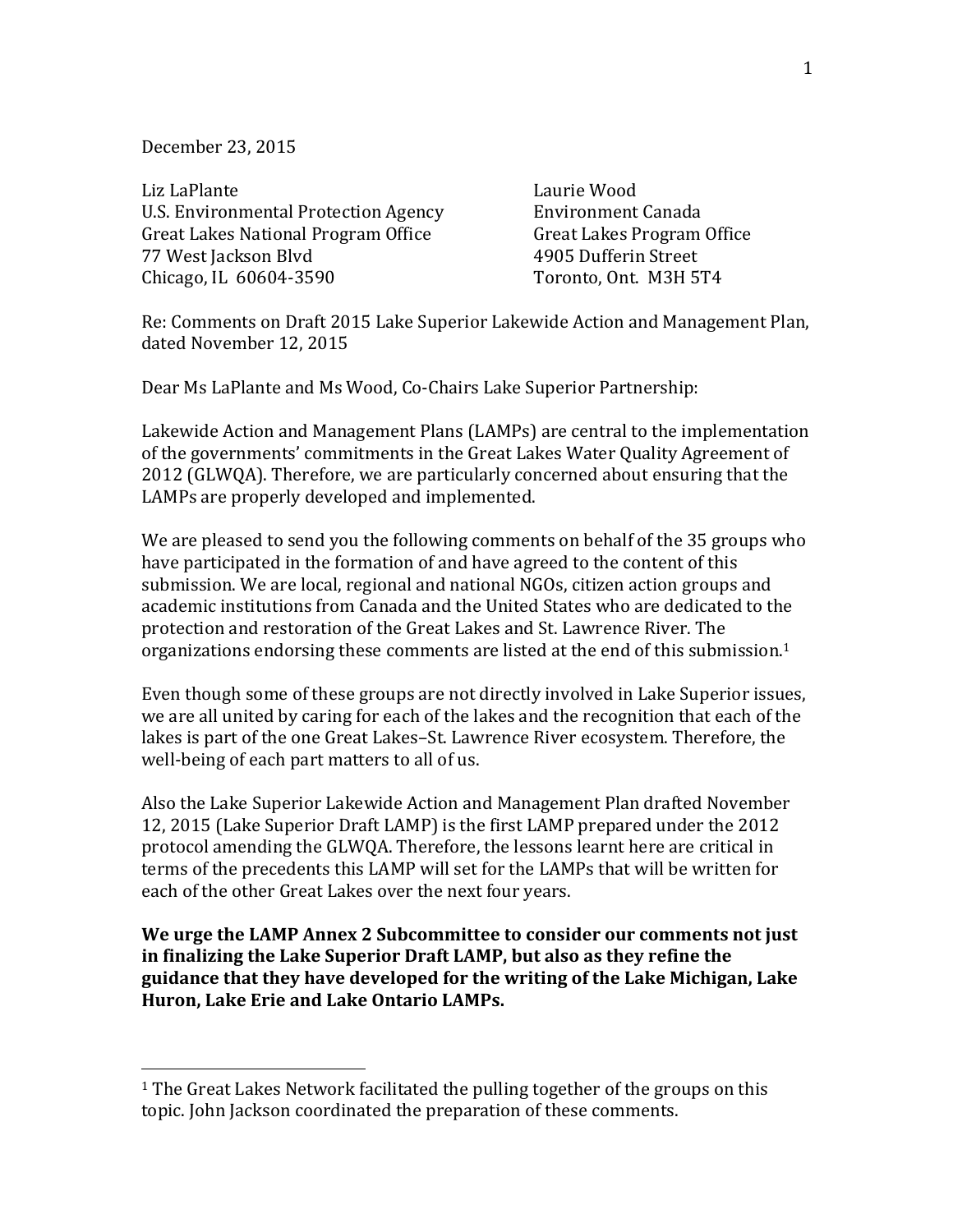Throughout this document the numbers in square brackets in the body of the report refer to pages, tables or sections in the Lake Superior Draft LAMP 2015.

## **Overview**

We are impressed with the quality of the document that the Lake Superior LAMP writing team has pulled together in a relatively short time. It reflects the strong commitment of the Lake Superior Partnership to the Lake and to the Agreement. The team has boiled down a significant amount of information into a very readable and useful picture of the Lake's condition and the challenges confronting it, which does not oversimplify the content. This is always a huge challenge.

However, more detail is needed in the sections on actions needed and planned. Section 9 is not specific enough to provide an action plan for Lake Superior. This section needs more explanation of the criteria for choosing which of the "needed" actions" became "Top Priority" actions, more specifics on measurable actions and timing for those actions, and listing of who will be responsible for carrying out the actions. Without this detail, the action plan is too vague for us to know what we can expect out of the LAMP, and to hold the governments accountable for implementation of the LAMP. We make recommendations on this later in our submission.

#### **The Lake Superior Partnership**

 

Each Lake's Partnership has the prime responsibility for developing and implementing each LAMP. As the governments have said, the partnerships are "representatives of government organizations with decision-making authority for their organization at the program level or higher. ... [It] provides direction, guidance, and approvals related to approval of the LAMP."<sup>2</sup> The member organizations in the Lake Superior Partnership are listed [p. ii]. Three important categories are missing from this list: First Nations and Métis from Canada (the tribes from the U.S.-side are included in the Partnership), and municipalities<sup>3</sup> and watershed management organizations from both sides of the Canada-U.S. border. Later in the Lake Superior Draft LAMP, First Nations and Métis are listed as "stakeholders" [pp. 3  $\&$  10]. First Nations and Métis hold a constitutional position that is far greater than being stakeholders. Also, omitting the First Nations and Métis contradicts the principles in the GLWQA and the chart that Environment Canada and the U.S. Environmental Protection Agency showed us in their LAMP webinars this summer; in these webinars, the partnership list included First Nations, Métis, municipalities and watershed management agencies.<sup>4</sup> These are critically important

<sup>&</sup>lt;sup>2</sup> John Marsden (Environment Canada) and Chris Korleski (U.S. EPA), *The Great* Lakes Water Quality Agreement: Annex 2: Lakewide Management: Update and *Discussion on Outreach and Engagement.* Stakeholder Webinar, July 8, 2015, Slide 15.  $3$  By "municipalities", the governments mean at county and regional governments levels and at the local government, sometimes called lower tier governments. <sup>4</sup> Stakeholder Webinar, July 8, 2015, Slide 15.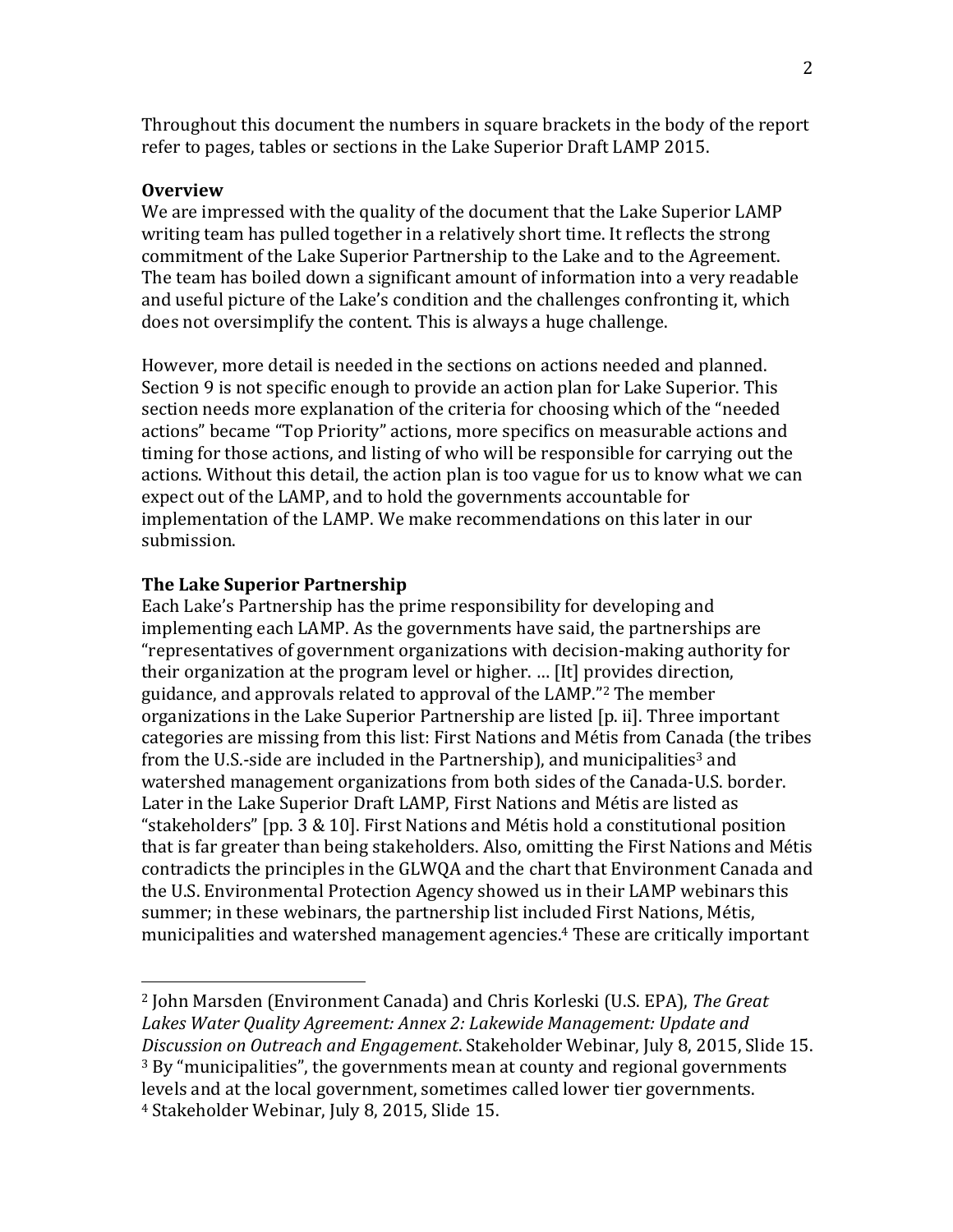members of the partnerships and every effort should be made to ensure their involvement.

We urge the governments to add the First Nations and Métis from Canada, and **the municipalities and watershed management agencies from both Canada** and the United States to the Lake Superior Partnership team.

We urge the governments to ensure that the Partnership for each lake LAMP includes tribes, First Nations, Métis, municipal and watershed management **agencies.**

The acknowledgements list provides the names of the LAMP writing team [p. ii]. The organizations that these people are with should be added since they were doing the work on behalf of those organizations.

## **Stakeholder Involvement**

The GLWOA 2012 contains many places where the Canadian and U.S. federal governments commit to "cooperation and consultation" with the public. We interpret this as a government commitment to meaningful engagement of the public throughout the development and implementation of all aspects of the Agreement.

The Lake Superior Draft LAMP states that "One of the key underlying principles of the Lake Superior Partnership is the importance of involvement of all Lake Superior stakeholders. The ultimate success of restoring and maintaining the Lake Superior ecosystem depends on the efforts of everyone" [pp.  $3 \& 4$ ]. Tragically, we have not yet seen evidence of a serious focus on this underlying principle. Instead, we have experienced a decrease in the opportunities for stakeholder involvement in Lake Superior issues  $-$  especially over the past year.

#### Involvement in Development of the Lake Superior Draft LAMP:

When the first Lake Superior LAMP was drawn up, members of stakeholder groups were involved in reviewing early drafts of the reports and in developing the recommendations. The Lake Superior-wide multi-stakeholder committee known as the Lake Superior Binational Forum was the primary mechanism through which this involvement occurred. For example, the members of the Lake Superior Forum took the lead role in developing the steps towards achieving zero discharge of the nine persistent toxic substances that the federal, provincial and state governments had designated under the Lake Superior Zero Discharge Demonstration Program, which is part of the LAMP. The governments then adopted the steps that the Forum members had agreed upon. These are the basis for part of the chemicals evaluation in this draft LAMP [p. 35]. In other cases, Forum members reviewed and commented on early drafts of sections of the LAMP in which they had a particular interest. This process was continued as revisions were made to the LAMP over the past twenty years.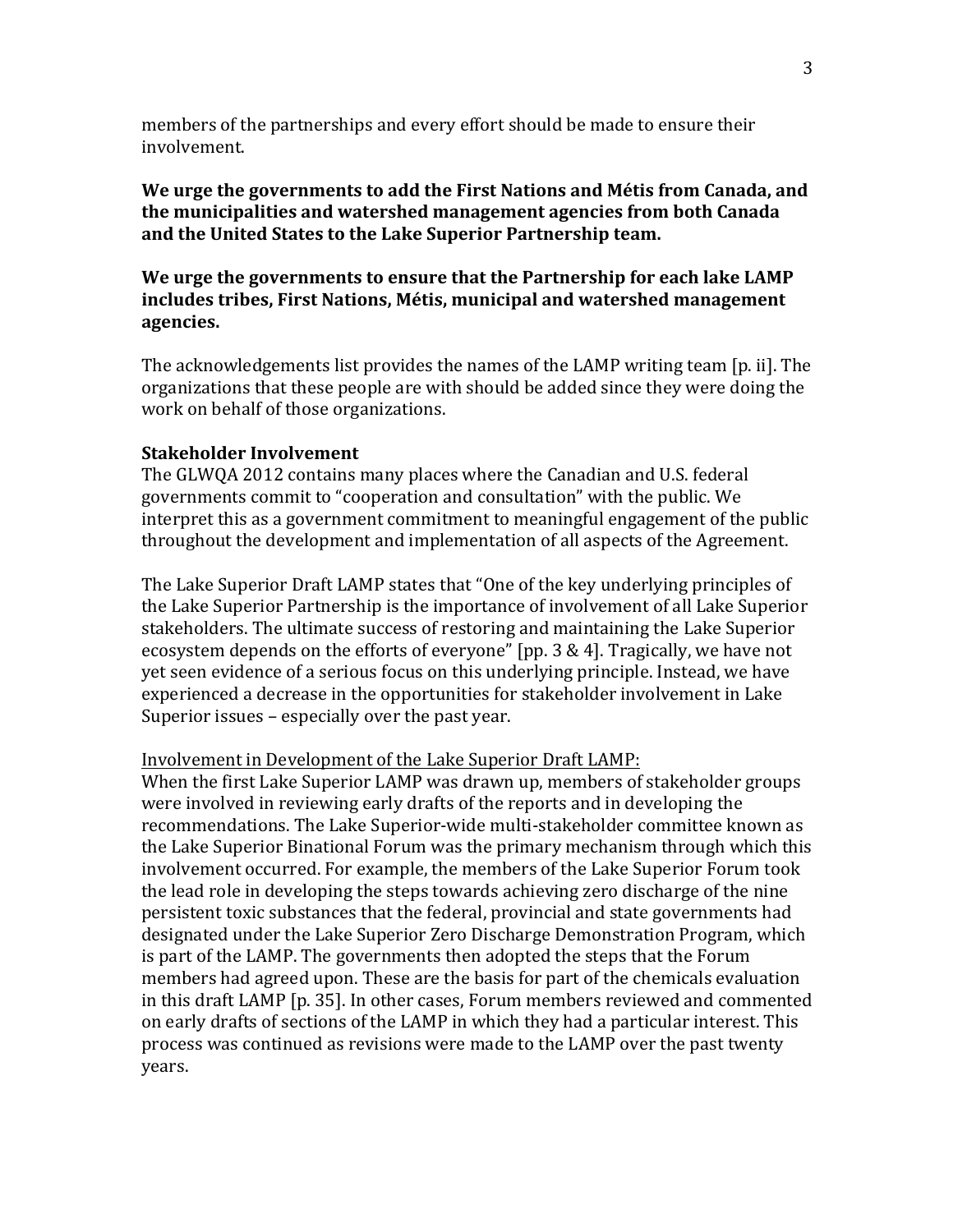By contrast, stakeholders were not involved in the development of the Lake Superior Draft LAMP 2015. It is very different to put a document out for public consultation after there is a full draft than it is to involve stakeholders in the *development* of that draft. It is in the development stage that one can have most impact upon direction and contents. When working together with stakeholders, governments are more likely to come up with creative and implementable solutions.

## **We urge the governments to ensure involvement of stakeholders at an earlier** stage in the LAMP writing process in future revisions of the Lake Superior **LAMP.**

We also urge the governments to make sure that stakeholders are involved in the preparation of the draft LAMP for each of the other Great Lakes over the **next four years.** 

## Involvement in Reviewing the Draft LAMP:

The governments set a deadline for completion of their first LAMP under the GLWQA 2012 as the end of 2015. They chose Lake Superior as the place for the first new LAMP. In an effort to achieve their December 31, 2015 deadline, the governments set an unreasonably short time for public comment on the draft LAMP. The document was released on November 12 and comments were to be in by December 4 - only 3 weeks later. To make matters worse, those three weeks included the U.S. Thanksgiving holiday, a holiday for which many people plan a full week off well in advance. After requests from the public, the governments extended the date for public comment to near the end of January 2016. Unfortunately, the public was not informed of this extension of the deadline until December 4, the date the comments were originally due. While the extension was welcomed, it meant that the governments did not meet the deadline they set for completing the first LAMP.

## **We urge the governments to ensure that they achieve their future deadlines for LAMP** documents by including adequate time for public consultation in **their timelines for the development of the document. The governments should** also make sure that the presence of holidays is taken into account when determining the timing and length of public consultation periods.

## Ongoing Involvement of the Stakeholders and Public in the Implementation of the LAMP:

When the Canadian and U.S. governments signed the revised GLWQA on September 7, 2012, they said that one of the significant changes in the new Agreement was an increased emphasis on public engagement. Over three years have passed since that signing. 

The governments set up an Annex 2 Outreach & Engagement  $(0 &E)$  Task Team to review existing O&E activities in all of the LAMPs and to make recommendations for improvement. Twelve of the eighteen members of that task team were government agency people who had a long history of responsibility for conducting the LAMP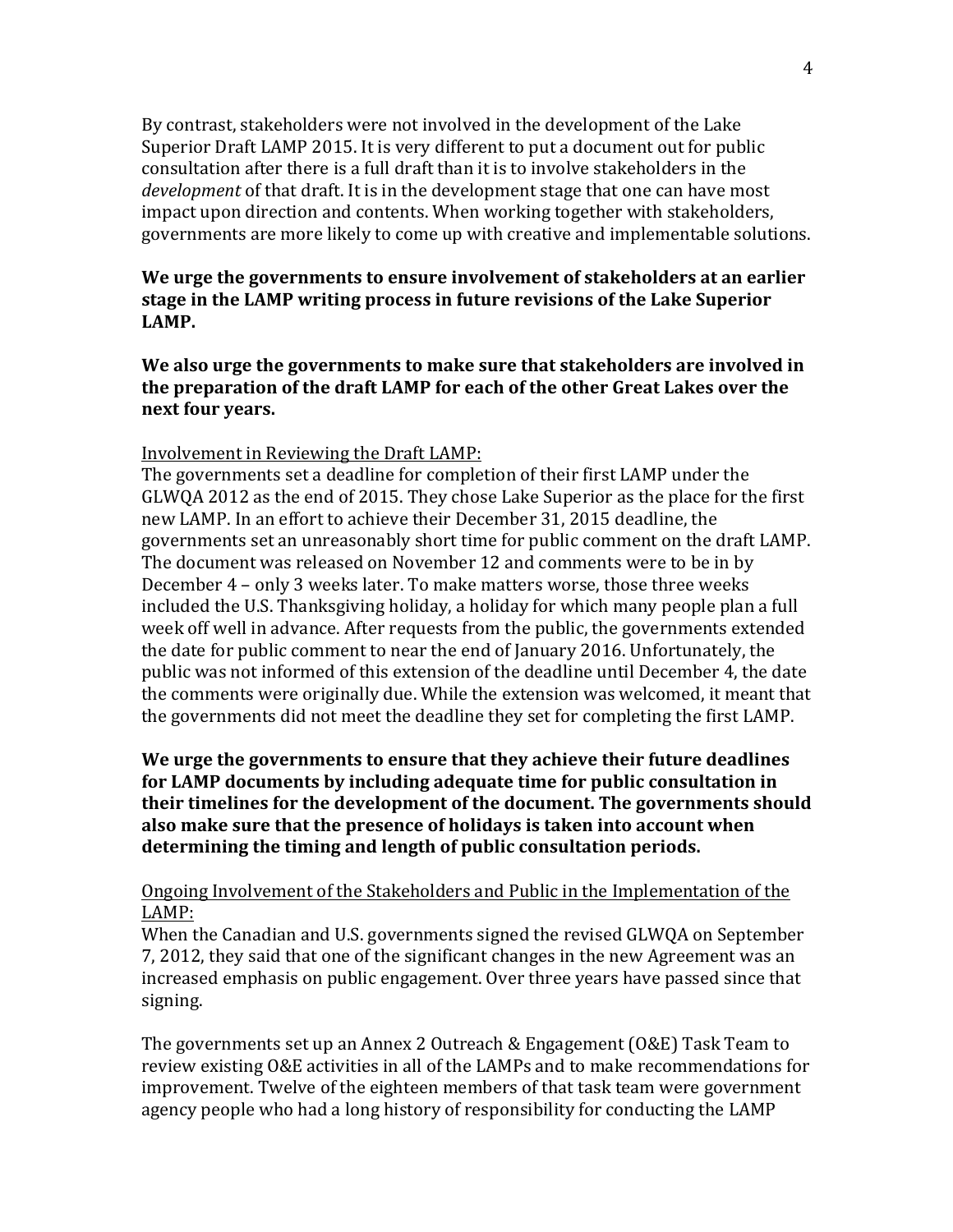program. They unanimously concluded that, "The Public Fora (Lakes Michigan, Erie and Superior) have been very successful in reaching numerous stakeholders and *engaging them in implementation activities when feasible.*"<sup>5</sup>

The Task Team recommended that the governments: *"Maintain or establish binational lakewide forums, or other public stakeholder groups tasked with undertaking LAMP public outreach and engagement efforts at the lake level."* They also said that: "The Forums should have access to a regular and reliable stream of *funding for strategic and planning purposes."*

The Canadian and U.S. federal governments rejected these recommendations. In November 2014, the U.S. government stopped providing new funds for the Forums on lakes Superior, Michigan and Erie. Environment Canada had already stopped forum funding three years earlier.

In their formal response to the Task Team's recommendations, the co-leads of the Annex 2 Subcommittee rejected the recommendations related to the forums or multi-stakeholder committees with a series of blunt "disagrees." They said that "the Lake Partnerships [government agencies] themselves should directly engage stakeholders and the public on issues pertinent to lakewide management." $6$ 

Despite repeated requests for the governments' detailed plans for how they will carry out public engagement on LAMPs, over a year after they announced a complete end to Forum funding the governments still do not have detailed plans for O&E. It is inconsistent with the commitments for public engagement in the GLWQA to drop a main mechanism for helping to carry out this commitment without having a plan for O&E ready to be implemented.

The O&E section of the Draft Lake Superior LAMP [section 5.3] lists "potential" public outreach and engagement activities that the government Partnership is considering [p. 46]. This list is very weak on the engagement aspect. It does not indicate how the public will have the opportunity to be involved in and make input to government activities. It is hard to have confidence in this "potential" program when it has now been a "potential" program for over a year.

## We urge the Canadian and U.S. federal governments to develop lake-wide **multi-stakeholder committees as a part of their O&E plans for Lake Superior** and for each of the other Great Lakes.<sup>7</sup>

 

<sup>&</sup>lt;sup>5</sup> Canada-U.S. Great Lakes Water Quality Agreement, Annex 2 Outreach and *Engagement Task team: Final Report, Kelly Phillips, Environment Canada, and* Elizabeth LaPlante, U.S. Environmental Protection Agency, Great Lakes National Program Office, January 2015, [Unpublished], p. 7.

<sup>&</sup>lt;sup>6</sup> John Marsden (Environment Canada) and Chris Korleski (U.S. EPA), *Response to the 2015 Outreach and Engagement Task Team Report*, Draft May 2015.

<sup>&</sup>lt;sup>7</sup> In the cases of Lakes Superior, Michigan and Erie, it may make sense to restore the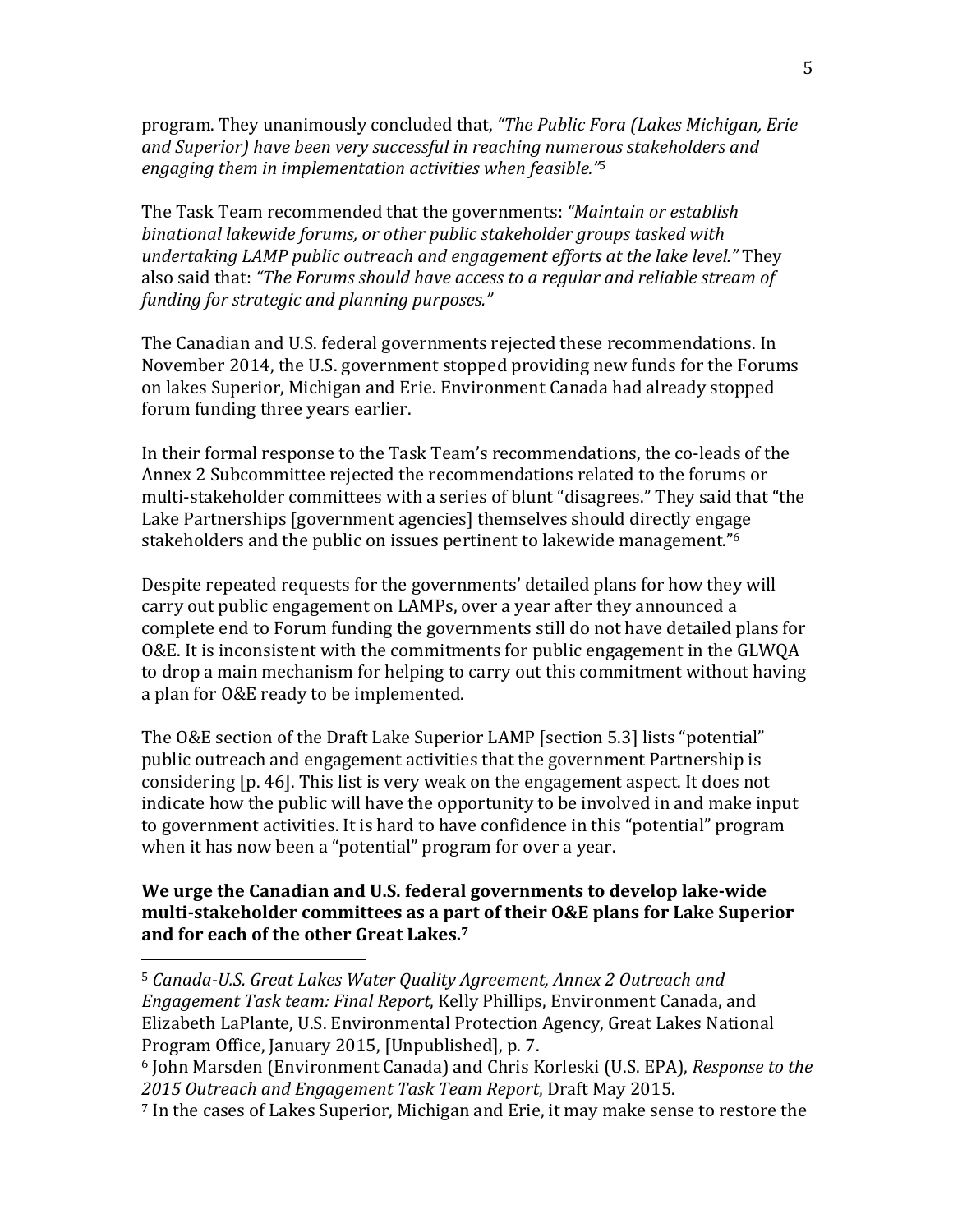# We urge the governments to explain how they will include stakeholders and **the public in their Partnership programs and how they will obtain public and** stakeholder input as they develop and implement their LAMP programs.

## Public Access to Information on Lake Superior:

We appreciate the way in which the writers of the Lake Superior Draft LAMP have summarized a lot of information into a concise document. They also have given many references as the sources of that information. However, the public should be given easier access to such information. One mechanism to do that would be to put links into the document to easily connect people to the materials referred to. In addition, this could be done through a Lake Superior website.

The Partnership's list of possible outreach activities does not include a website where the public can easily access all information regarding Lake Superior. All documents referred to in the LAMP should be put on a Lake Superior website so people can go to one spot to gain all of the information that they want and be able to download the documents directly from that site. This website should also include guidance documents for LAMPs, e.g., the Lakewide Action and Management Plan Guidance Document, so that the public can measure actions against the guidance that has been provided.

In addition to making published reports available, data to conduct analyses should be made publicly available in a standardized, tabular format that can be downloaded from the website. This will facilitate academic, citizen and watershed group scientific analyses, and promote the science and research goals of the LAMP.

We urge the governments to ensure that a binational LAMP website is set up for each Great Lake. Each site should include all LAMP documents, issue and news updates for that Lake, as well as government guidance documents for LAMPs and the data gathered on the lake. These lake-specific pages should be **part of an overall binational Great Lakes website that would also connect the public to user-friendly information for the whole Great Lakes basin.**8

## **Value of Lake Superior** [Section 2.3]

This is a very good succinct description of Lake Superior. However, it has a strong tendency to look at the lake in terms of human uses and needs. We should not look

<u> 1989 - Andrea Santa Andrea Andrea Andrea Andrea Andrea Andrea Andrea Andrea Andrea Andrea Andrea Andrea Andr</u>

forums as those committees.

<sup>8</sup> Perhaps the binational.net website could be developed into this site. However, even after the launch a year ago of a substantial revision of the binational.net website, it does not yet fulfill the need because it still is not very user-friendly, is limited in content posted because it has to go through an elaborate, usually lengthy approval process before materials are posted on it, and the amount of science and monitoring materials on the site are very few.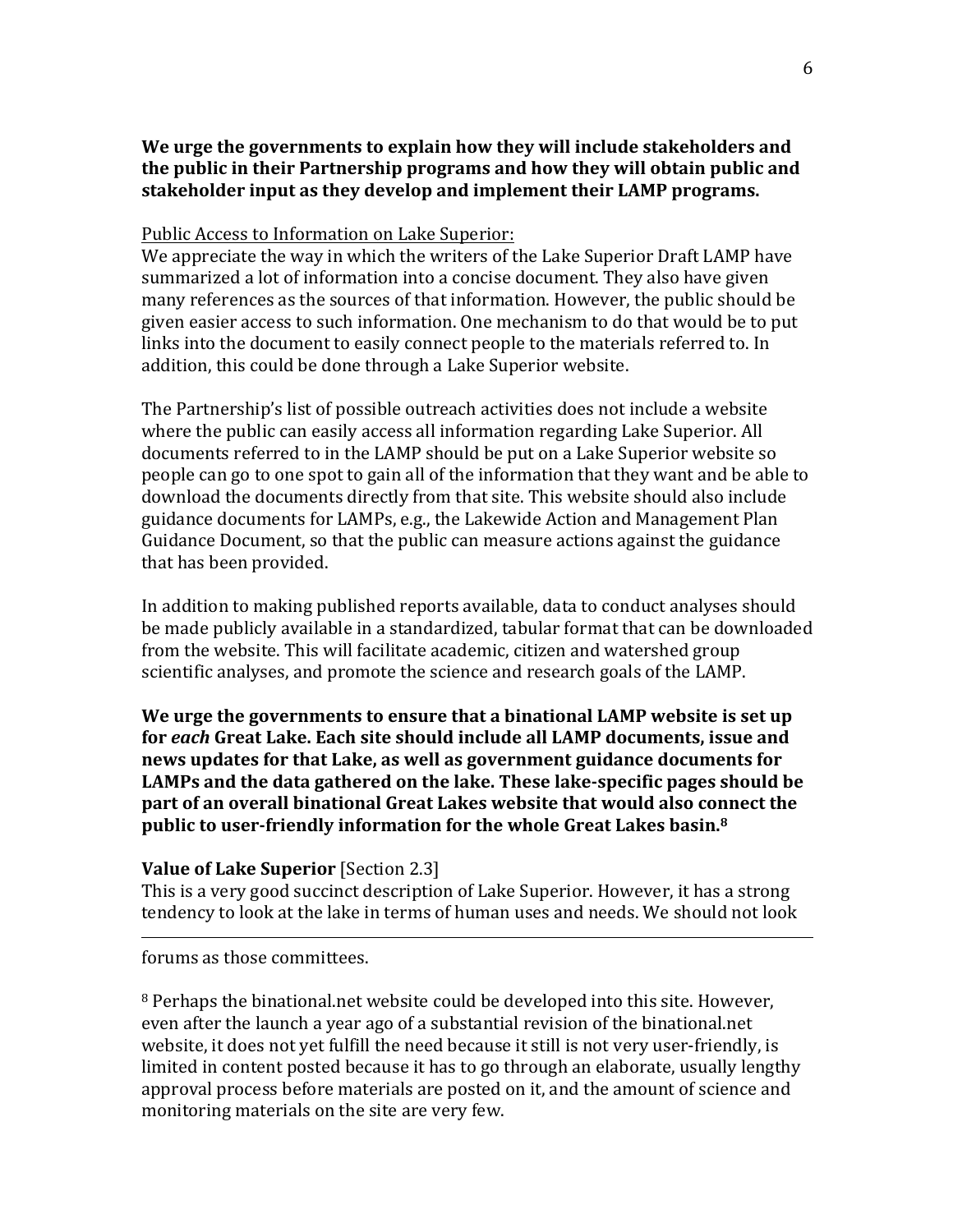at the Lake as just being a "resource." It should instead be seen as our home  $-$  a home that we share with numerous other life forms throughout the basin.

Extractive industries such as mining and forestry should be differentiated from operations such as tourism and recreational fishing. The latter are very different in nature and impact  $[p. 13]$ .

## **Lakewide Objectives** [Section 3.0]

We understand the need to rely on the pre 2012 GLWOA lakewide objectives in developing this LAMP because there has not been enough time to develop a new set of objectives to reflect the new Agreement. The LAMP says that new Lake Superior Ecosystem Objectives will be developed by the end of 2017 and that these will become the basis for the 2020 LAMP [p. 14].

**We urge the governments to ensure that there is full opportunity for the** stakeholders and the public to be engaged in the development of these new **Ecosystem Objectives because the objectives need to reflect the knowledge** and concerns of the residents of the basin. The public should also be involved in the 2020 revision of the LAMP to ensure that actions are embedded in the **new LAMP** to reflect these new objectives. We urge the governments to ensure that this recommendation also applies to the LAMP process for each of the **other Great Lakes.**

### **State of Lake Superior** [Section 4]

This is a good synopsis of the state of Lake Superior with quite a bit of precision in a short amount of space. We appreciate the item-by-item analysis according to the general objectives in the GLWQA.

Some specific comments:

- 1. The summary table "Status of GLWQA General Objectives in Lake Superior" [p. 17] sometimes paints a rosier picture than is shown in the information in the following pages. For example, the table says that "over 90% of the time, Lake Superior beaches are open and safe for swimming." But when one looks at the detail in the following pages, it says that beaches in Douglas County, Wisconsin, were only open  $70\%$  of the time in 2012 [p. 18]. We are sure that people living in Douglas County aren't happy with having their beaches closed 30% of the time. Another example is in regards to wetlands in some areas of the basin. The problem is that the conditions in the table are generally being stated in basin-wide terms, but people live in specific parts of the basin and it is the conditions in that part of the basin that affect their lives.
- 2. The information on the condition of the fish in the Lake is very useful  $[pp. 25]$ – 27]. The state of the fish is a very important indicator of the state of the lake. We are pleased that the Partnership writers worked with the Great Lakes Fishery Commission's Lake Technical Committee to develop this information and to develop the actions later in the LAMP.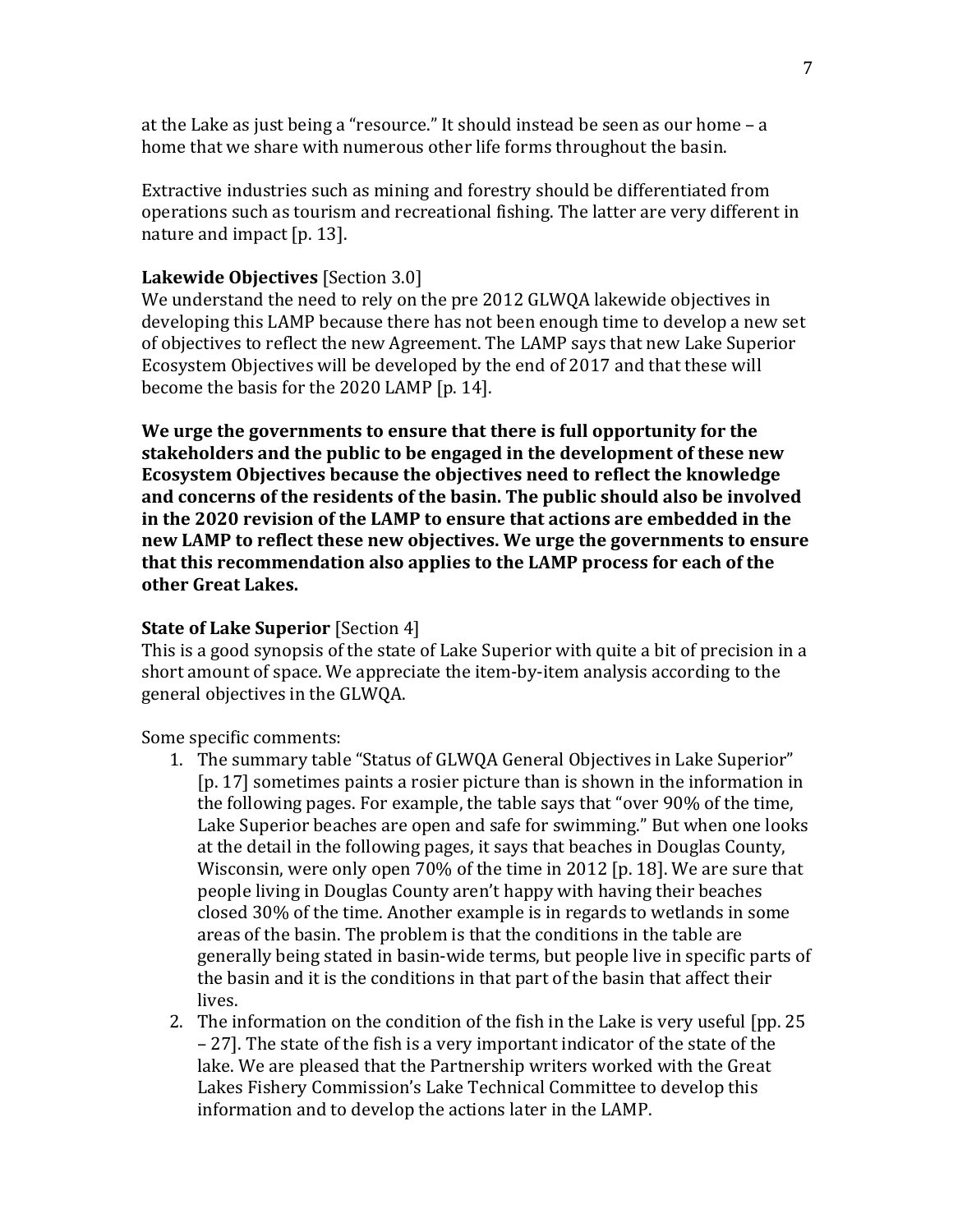We urge the Lake Superior Partnership to continue to work closely with the Great Lakes Fishery Commission's Technical Lake Committee and to consider adding them to the Partnership. Likewise we urge the **Partnership for each of the other Great Lakes to work closely with the** Fishery Commission's Technical Committee for their lake.

- 3. The inclusion of progress under the Lake Superior Zero Discharge Demonstration Program as a method for evaluating chemical contaminants is critically important [p. 35]. Unlike other aspects of chemicals assessments in the draft LAMP, which focus on contamination of the water, biota, etc., the Zero Discharge Demonstration Program focuses on eliminating the *release* of nine specified toxics to the Lake Superior basin. This section needs to include a comparison of the reductions in releases in 2015 with the interim targets for 2015 that are in the Zero Discharge Demonstration Program. This section states that achieving the governments' goal of zero discharge of these substances by 2020 will be "increasingly challenging" [p. 35]. This section needs to specifically describe these challenges and the LAMP should include in its Top Projects actions that are necessary to meet the 2020 goals of the Zero Discharge Demonstration program. It is important to note in this section that there is a serious possibility of setbacks in the progress so that in some cases releases may increase between 2015 and 2020. For example, will emissions of mercury increase as a result of expansion of the taconite industry?
- 4. The "Additional Substances of Concern" section [pp. 38 & 39] with its emphasis on commercial and consumer use chemicals, pharmaceuticals, microplastics and excessive nutrients is an extremely important part of the LAMP.
- 5. The "Other Threats" section  $[pp. 40 42]$  with their emphases on coastal development, oil transportation, and mining impacts is also very important.
- 6. A threat that should be added is the possible location within the Lake Superior basin of a deep geological repository for disposing of all the highly radioactive used fuel bundles from all of the nuclear power plants in Canada. Three of the nine locations that are still under consideration for this facility are on the Canadian side of the Lake Superior watershed.

## We urge the governments to add the possibility of a deep geological **repository for highly radioactive used-fuel bundles being built in the** Lake Superior watershed to its list of other threats to the Lake.

# **Science, Monitoring and Research** [Section 5.1, 5.2 and 8.0]

Science, monitoring and research need to be expanded to include all the items listed as "Lakewide Threats," including additional substances of concern such as microplastics, pharmaceuticals, nutrients, etc. This will give us the basis to determine the extent of the threats and whether they are worsening so we will be in a position to take preventive and precautionary actions consistent with the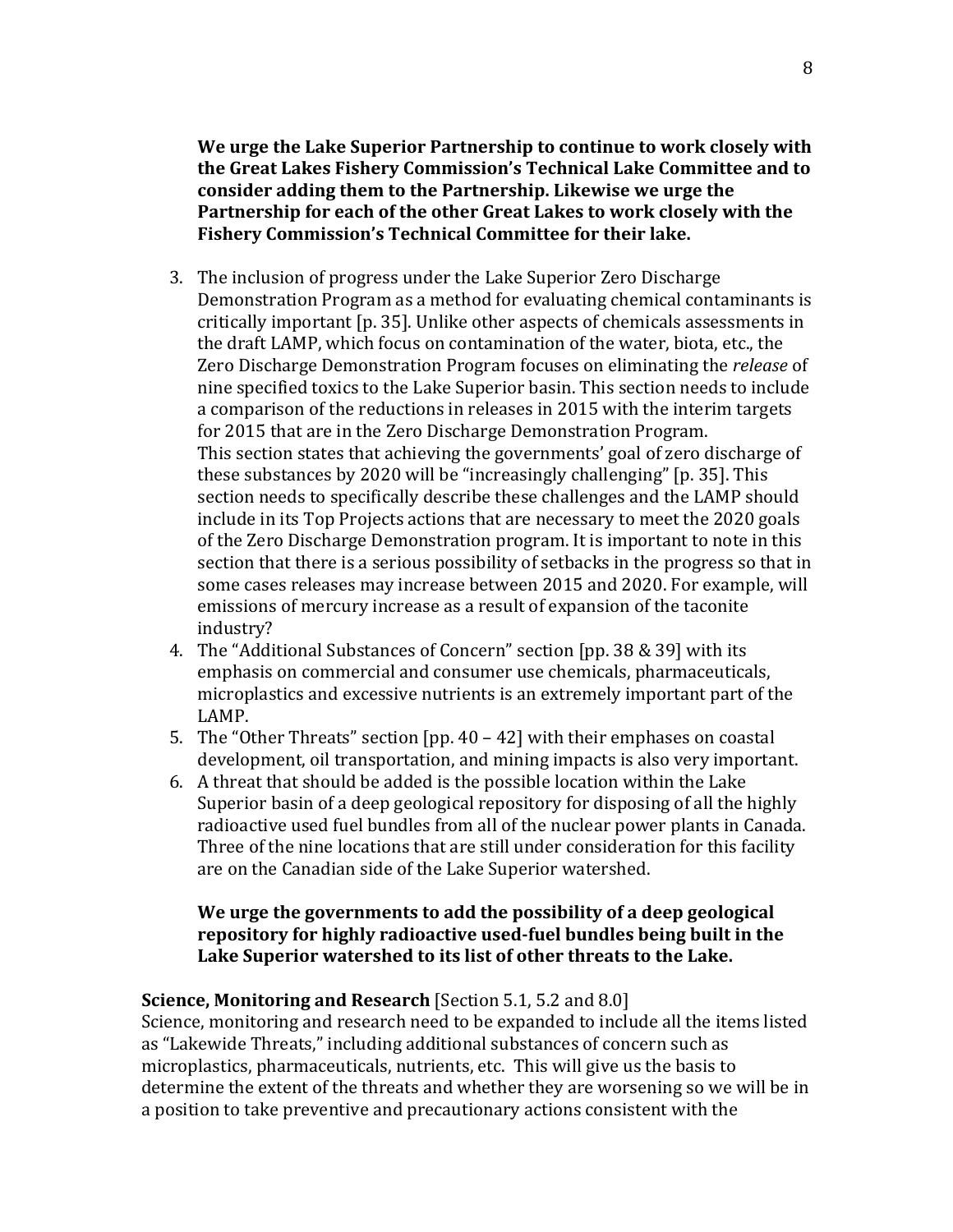principles and approaches in the GLWQA.

On Lake Superior, issues with nutrients are given little attention. However, as the LAMP points out, "occasional algal blooms do occur in some localized areas ... and in 2012 ... [there was] a rare, small blue-green bloom in the southwest of the lake" [p. 50]. With the predictions that with climate change, excess nutrients will become a bigger issue on Lake Superior, it is important that the monitoring and research include a focus on this issue as it relates to Lake Superior.

To be consistent with the Zero Discharge Program, table 8.1 on monitoring should include gathering and estimating information on the sources of the nine zero discharge substances. For example, legacy, ongoing and planned mining activities within the basin have the potential to increase the amount of mercury entering the Lake. Gathering information on sources of contaminants should also include the new substances of concern such as commercial and consumer use chemicals, pharmaceuticals, flame-retardants, and microplastics. A major reason for the success of the Zero Discharge Demonstration Program is that the governments gathered in-depth knowledge of the sources of the critical pollutants. This allowed the governments to know where they needed to place their focus in addressing the problems.

We urge the governments to ensure that sufficient ongoing funding is **available for the science, monitoring and research part of the LAMP work so** we can properly assess progress and be warned of problems that are arising. **This program needs to be expanded to include possible future threats. This** should also include information on the sources of contaminants.

#### **Nearshore Framework** [Section 7.0]

The nearshore framework is critically important to the future of Lake Superior. We include in this the tributaries and watersheds. As shown on Table 1 [p. 5], the aspect of the existing lakewide objectives in the worst condition is "maintain tributaries" and watersheds in good ecological condition." This indicator is listed as only "fair" while the other indicators are all listed as "good."

As this shows, we must make sure that we move our focus beyond the nearshore to include the entire watersheds up to the headwaters. What are the impacts on the nearshore and Lake Superior not just from human activities around the shoreline, but also from mining and lumber operations upstream in more remote areas and in the headwaters? Are there strong enough measures to protect the headlands?

Another important aspect that needs attention is groundwater. A recent article in the Globe and Mail stressed that "The effects of climate change are highlighting the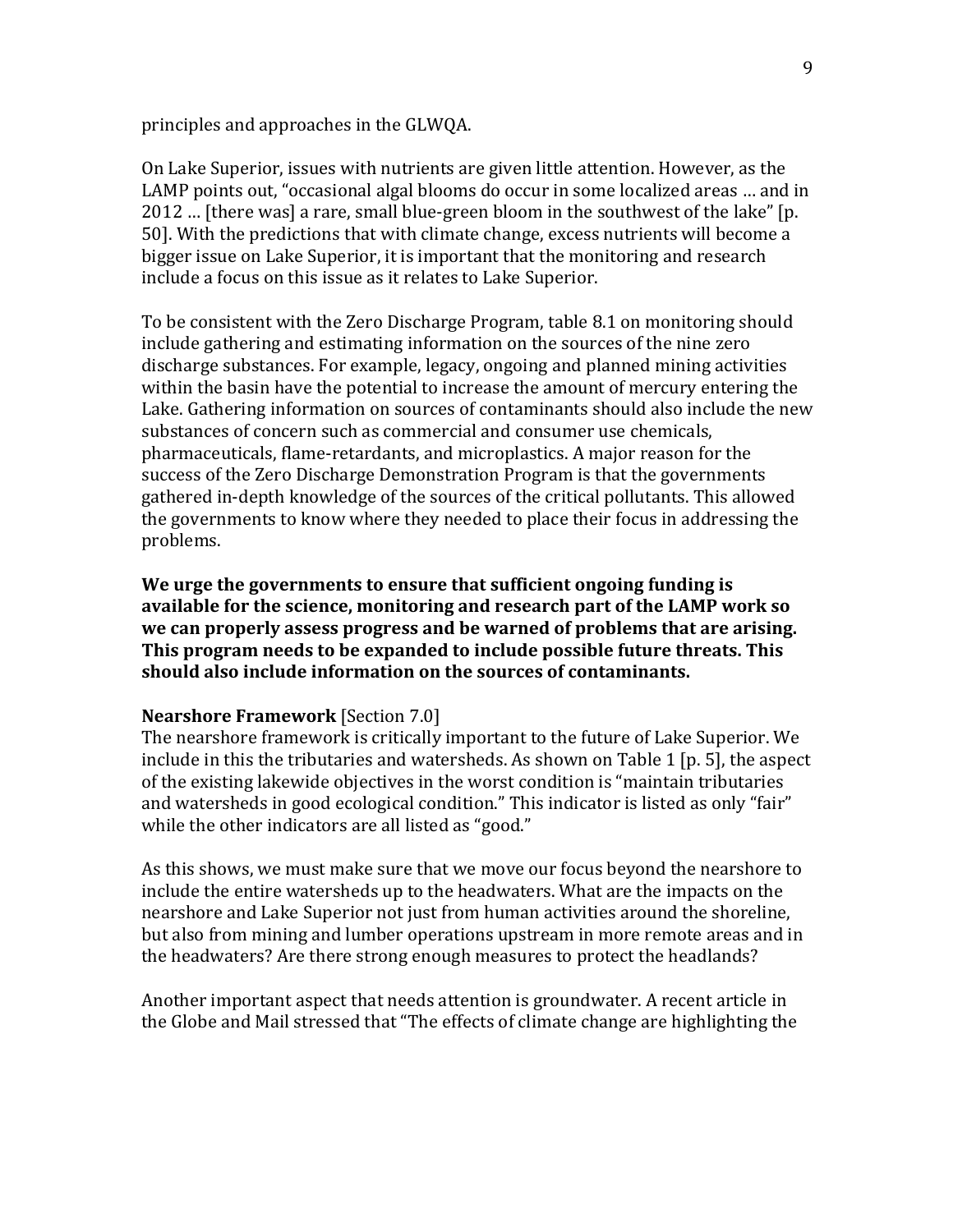strategic importance of groundwater in this country." $9$ 

The Draft LAMP states as a goal "be free from the harmful impact of contaminated groundwater" [p. 30], but contains no actions to ensure better understanding of groundwater, its contamination, and threats to it, and how climate change may make groundwater become an even more important component of the well-being of the Lake.<sup>10</sup>

The LAMP also does not speak of the importance of preserving the *quantity* of water discharges from groundwater to the tributaries to Lake Superior. The U.S. Geological Survey estimated that indirect groundwater discharges from the U.S. side of Lake Superior accounts for  $32.7\%$  of the water supply to that Lake.<sup>11</sup> Human water uses and climate change affect the amount of that groundwater discharge. The reduction in these flows can also result in increased temperatures in the tributaries, which will have a negative impact on temperature-sensitive trout.

Even though the governments gave the category of "maintain tributaries and watersheds in good ecological condition" the worst rating on page 5 of the LAMP, it is does not appear to have been given a high priority in the "actions needed" and Top Projects lists later in the LAMP document.

**We urge the governments to ensure that the monitoring programs go as far as necessary upstream to the headwaters and to groundwater to determine** sources of the problems in the nearshore and the lake. The Partnership **should** ensure that actions are taken to address these sources and protect the **headwaters and groundwater from both the water quantity and water quality perspectives.** This recommendation obviously also applies to the LAMP for **each of the other Great Lakes.** 

## **Priority Actions** [Table 2 and Chapter 9.1]

 

We appreciate the separate listings of "management actions needed to achieve the objectives" of the Lake Superior LAMP and of the "Lake Superior Partnership Top Projects 2015-2019." 

It is important to list actions needed to achieve the goals even if the governments are not confident that they will be able to carry out all of them over the next five years. Having this aspirational list helps all of us to know that we need to keep pushing forward for stronger legislation, regulations and programs, and for funding

<sup>&</sup>lt;sup>9</sup> Adele Hurley, "An issue of national security: The effects of climate change are highlighting the strategic importance of our largely 'hidden treasure'," The Globe and *Mail*, December 4, 2015.

<sup>&</sup>lt;sup>10</sup> See Annex 8 Subcommittee, *Groundwater science relevant to the Great Lakes Water Quality Agreement: A status report*, October 2015.

<sup>&</sup>lt;sup>11</sup> D.J. Holtschlag & J.R. Nicholas, *Indirect Ground-water Discharge to the Great Lakes*, 1998, p. 5.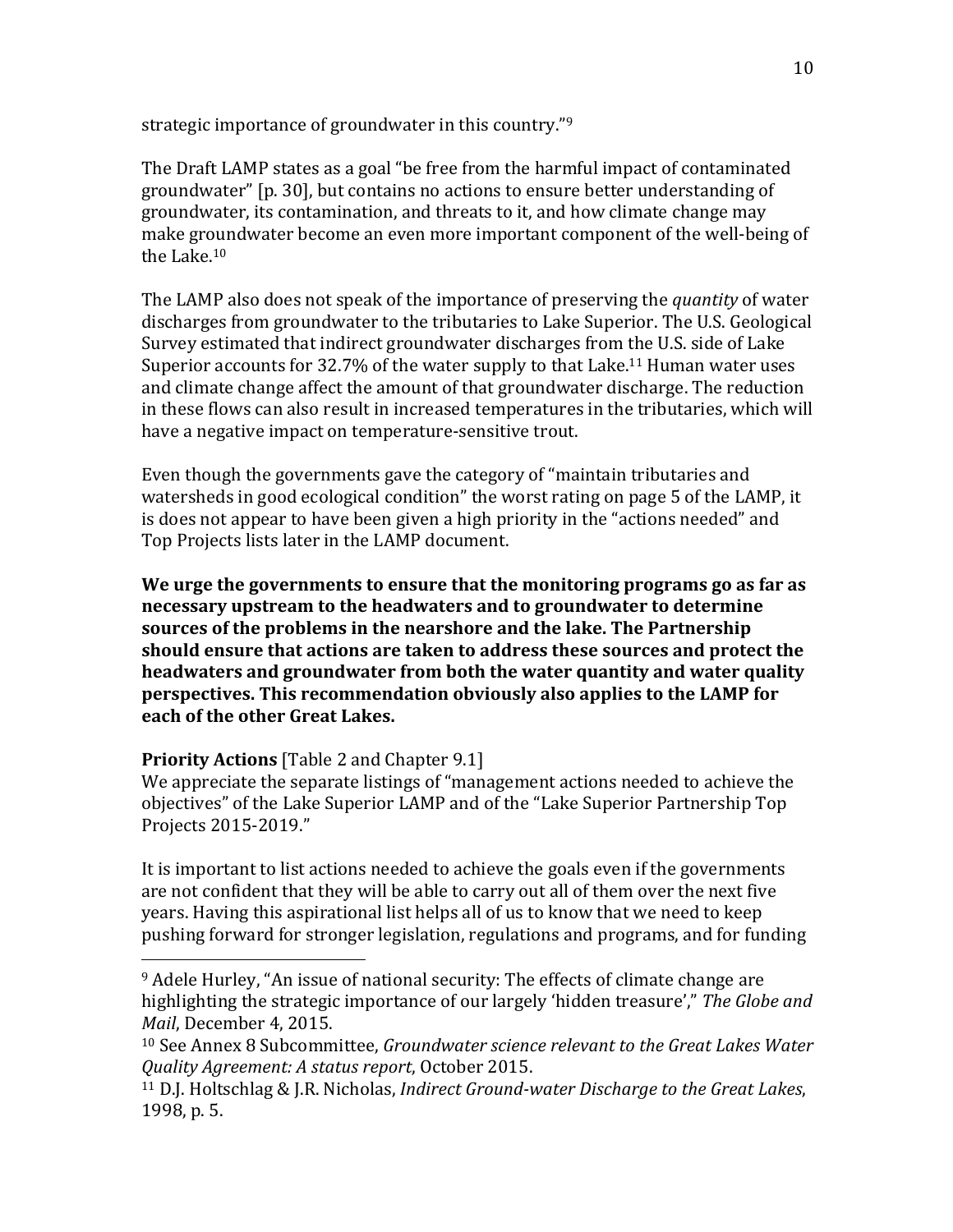to achieve our objectives.

 

# Overall Comments:

We have some overall problems with the listings of actions and top projects:

- 1. The LAMP should be made into a more strategic document by clearly showing the connection between the GLWQA and Lake-specific goals and the "needed actions" and "top projects" in the LAMP.
- 2. In the list of Lake Superior Partnership Top Projects 2015-2019, there is no statement of who is responsible for carrying out each project.
- 3. The Top Projects rarely have precise measurable targets, including timelines. For example, usually the goal is stated as something like "additional." Does that mean one more? or ten more? Having more precise targets and timelines would make it easier for the implementing agencies to justify the budgets needed for the Lake Superior LAMP and for the public to hold the governments accountable.
- 4. There is no indication of the resources needed to achieve the goals and to carry out the projects. Having this understanding is essential for all of us to be able to push for the resources needed to achieve the objectives. In 2005, a major collaborative in the U.S. pulled together an action plan for the federal and state governments for the Great Lakes.<sup>12</sup> This report prepared iointly by governments and a wide-range of stakeholders contained price estimates for carrying out the actions needed. These numbers became critically important as people later worked to achieve the infusion of money into the Great Lakes on the U.S. side through the Great Lakes Restoration Initiative.
- 5. No criteria are provided for determining the Top Projects in comparison with the "needed actions" list. Are the top projects chosen on the basis of being the most important to work on in the next five years? If so, what is the justification for each choice?
- 6. Can we assume that the Top Projects are the ones that the governments are committed to funding over the next five years? Are the dollars already committed?
- 7. The frequent inclusion of outreach and education activities in the Top Projects list is very important. Outreach to the media should be added to this list because the media can be an effective way to reach a broad audience.
- 8. During the five-year period of the LAMP, the importance of an issue may escalate in terms of the immediacy of its threat to Lake Superior. We urge the Partnership to annually consider whether new actions need to be added to the Top Projects list. This should be part of the LAMP Annual report process.

# We urge the governments to include the following for each of their Top **Projects items:**

- **1. Targets that are measurable and that include timelines;**
- 2. Who is responsible for implementing the project;

<sup>&</sup>lt;sup>12</sup> Great Lakes Regional Collaborative Strategy to Restore and Protect the Great Lakes, December 2005.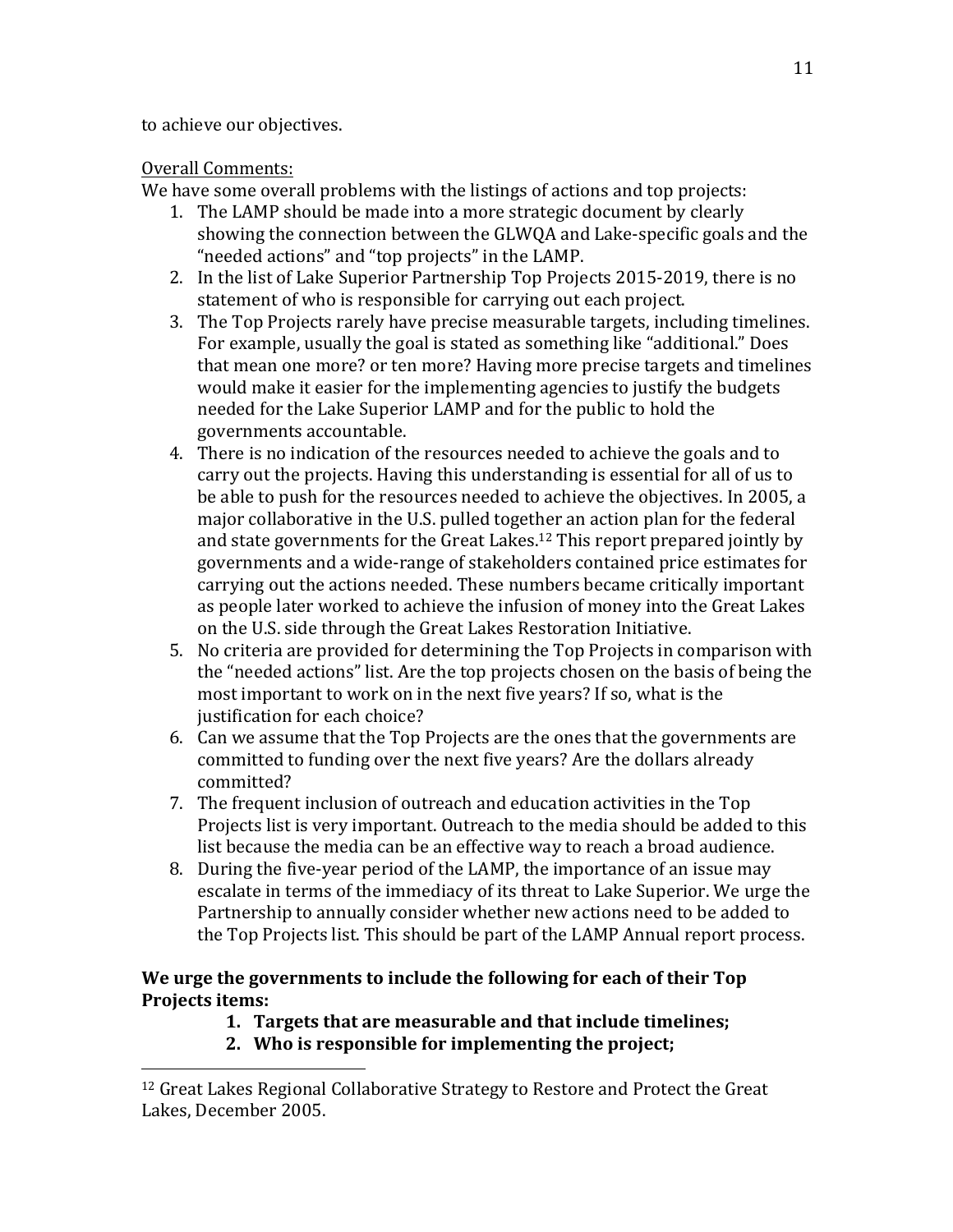- **3.** Status of the funding for these projects, and
- **4.** Criteria used in choosing the Top Projects from the "needed **actions" list.**

Action Specific Comments:

- 1. AIS Activities  $[pp. 54 & 55]$ :
	- a. Item 4 in the actions says to "maintain" sea lamprey at levels that don't cause "significant mortality on adult Lake Trout." The objective should be to "ensure" that the levels are not higher than that, but to take every opportunity to get the mortality rates even lower than the "significant" rate. Further, the widespread application of lampricide has been effective in reducing lamprey populations, but has undesirable effects on some other fish species and on invertebrates. The AIS actions related to sea lamprey should include an increased use of non-lampricide methods of control.
- 2. Climate Change Activities [pp. 56 & 57]:
	- a. The activities list here is good but the Partnership Top Projects are useful but weak.
- 3. Chemical Contaminants  $[pp. 59 & 60]$ :
	- a. The Actions and the Partnership Top Projects should include state and provincial bans on mercury-containing products instead of leaving this to local ordinances. The mercury contamination affects the entire Lake and, therefore, the bans must be in effect all around the Lake. Also at one point the Draft LAMP refers to mercury as a "legacy" pollutant" [p. 4]. This implies that it is no longer being released as a result of human activities. Obviously this is not the case; indeed there are proposals in the basin that would increase the release of mercury.
	- b. This section does not include actions on addressing the fish consumption advisories around Lake Superior that were referred to earlier [p. 17]. Fish consumption advisories should not be seen as an acceptable situation. We should have actions aimed at moving us to a situation where such advisories won't be necessary. In the meantime, there should be public education on the issue.
	- c. We are surprised that item 2 on the needed actions list  $-$  regarding mining projects – did not make it onto the Top Projects list. There are currently proposals for new mines in the basin and also problems with existing mines. Therefore, this should be a Top Project.
- 4. Additional Substances of Concern [pp. 61]:
	- a. The needed actions and Top Projects here are all quite good. In the first Top Project, the sources of the substances should be added to the educational information.
	- b. Also a plan should be developed and implemented to ensure actions are taken to prevent excess nutrients from becoming an issue on Lake Superior.
- 5. Other Existing and Emerging Threats  $[pp. 62 63]$ :
	- a. The threat of high-level radioactive waste disposal in the Lake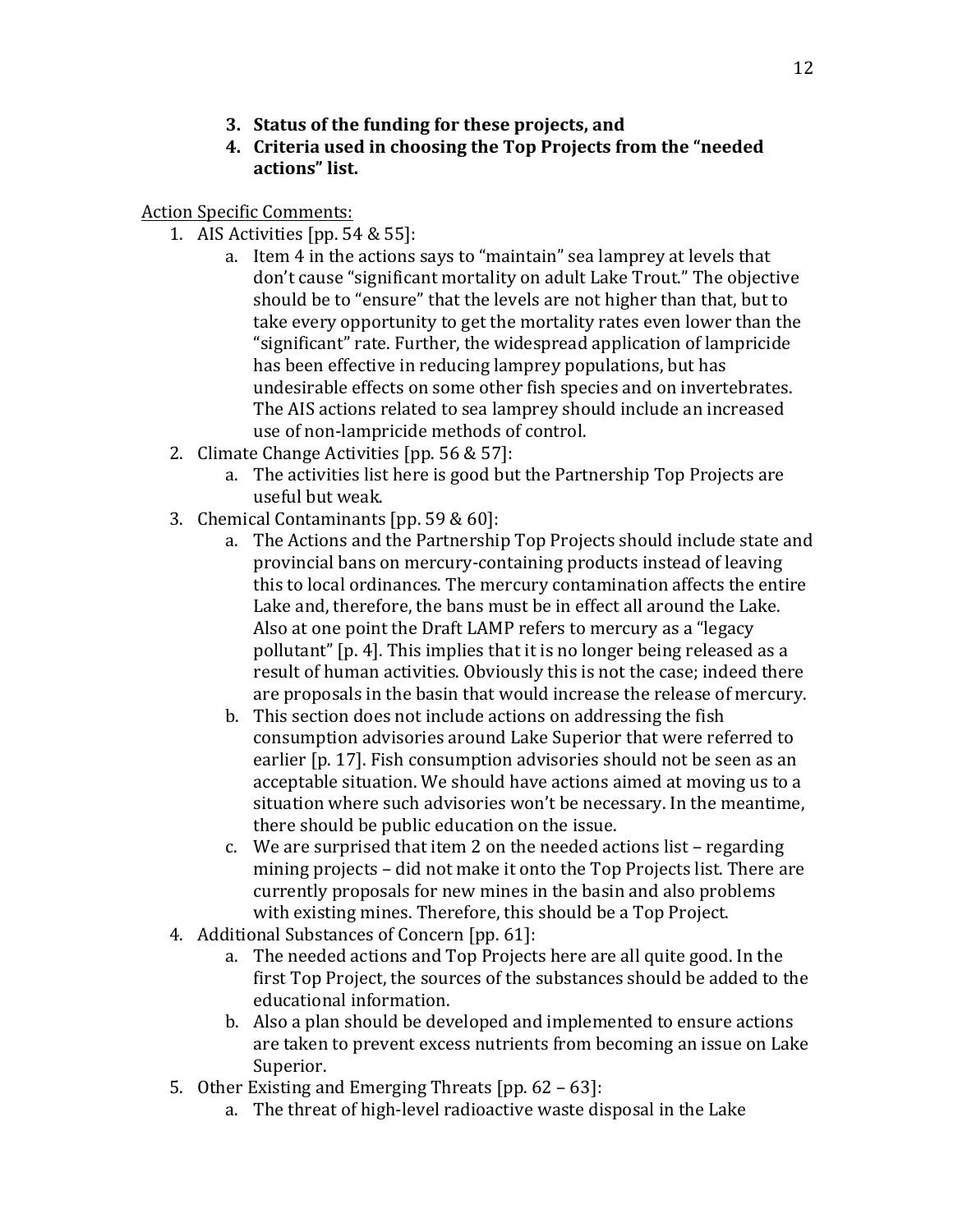Superior basin should be added to these actions. The Partnership should monitor and make input on the siting process.

- 6. Habitat  $[pp. 64-65]$ :
	- a. All of these actions are critically important. A significant additional action would be to increase public ownership of private lands when those lands are ecologically unique and important habitats. This is the most effective way to ensure their long-term protection.
- 7. Diverse, Healthy and Self-Sustaining Native Species [p. 66]:
	- a. Lake Superior holds a number of discrete spawning populations or races of Lake Trout about which little is known, such as separate trout stocks around Caribou Island, Chummy Bank, and other mid-lake locations. As the Lake's top predator species, they should be near the top of the priority list.
	- b. Most of the native species in Lake Superior and its basin are healthy and self-sustaining, with the notable exception of Woodland Caribou, which are under continued threat from logging and development. Moose are also experiencing such threats. Measures to protect these species should be added to the Top Projects list.

# **Implementation and Accountability** [Section 9.2]

## Implementation:

As we all know, the challenge is in the implementation of the LAMP. This section is extremely short.

We have two main concerns here:

- 1. Will the resources be available to carry out the Top Projects, and to do the monitoring and science, etc.? The phrase "to the extent feasible" as a modifier to the commitment to provide resources gives us little assurance [p. 67].
- **2.** Will day-to-day decisions within each agency be guided by the LAMP? Sadly our experience over the past twenty years indicates that this frequently is not the case. There is often a disconnect between the Partnership members and the people within those same agencies who make on-the-ground decisions such as issuing permits. Frequently their knowledge of the LAMPs is very limited. For example, the person who issues a permit for an activity that will disrupt or destroy habitat is usually not taking into account the LAMP goals, including lake environmental objectives, strategies, and commitments by the governments for action when making that decision. Likewise the person who issues the permit to an industry for pollutant releases is rarely making that decision on the basis of the governments' commitments in the Zero Discharge Demonstration Program. Also of concern is the lack of integration with the LAMP by the government agencies that oversee mining. Despite the known issues with acidic waste rock and contaminants in tailings, there are continuing cases of ramped-up production at existing mines beyond the plans that were approved in environmental assessments, and cases of new projects without full environmental surveys and public input. Lastly municipalities may be tempted to approve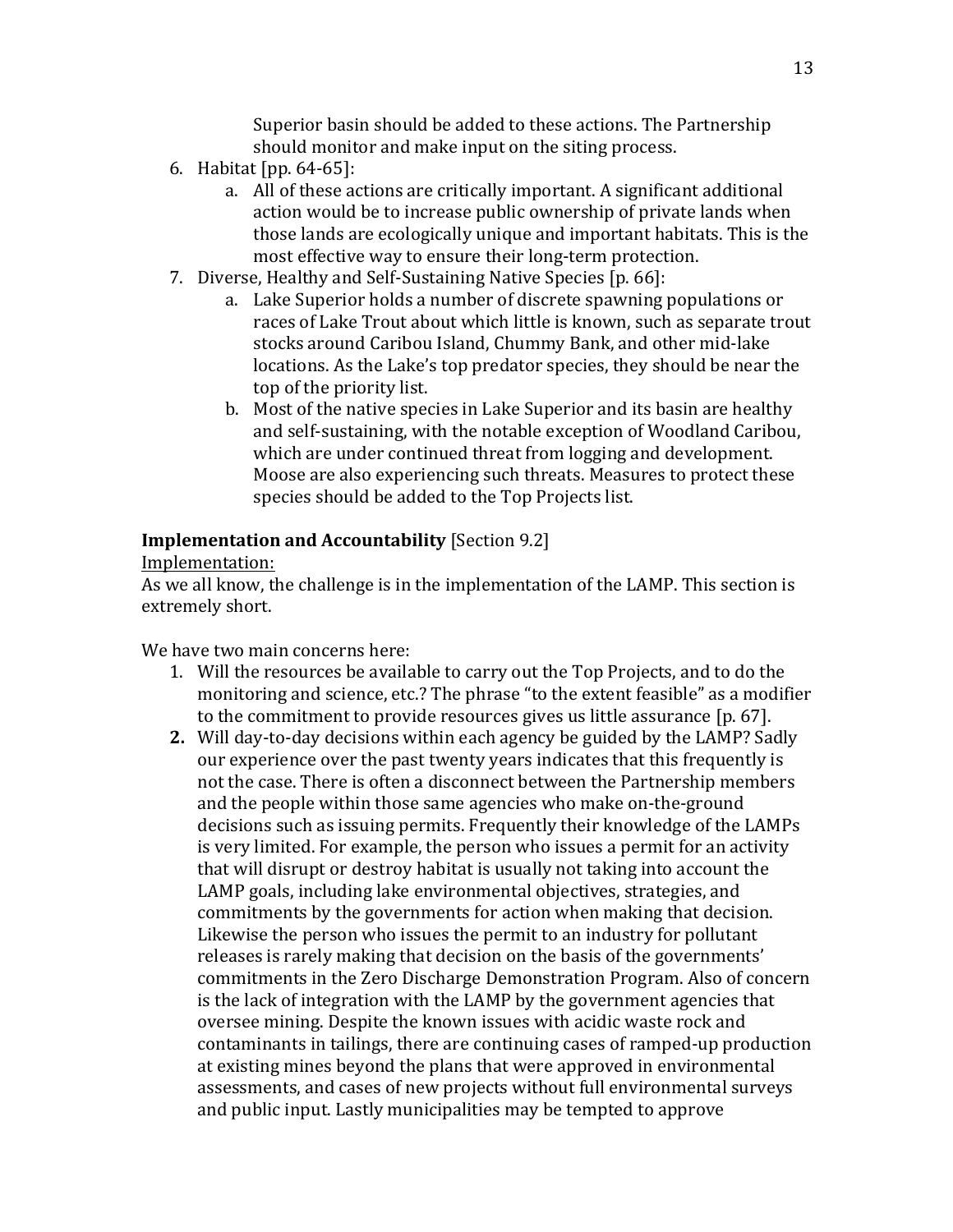development in wetlands by ignoring long-term environmental losses for short-term goals.

To improve implementation, we urge the governments to require that those **issuing permits in each agency be required to explain how their decision furthers or contradicts the goals and strategies in the LAMP. The website** recommendations that we made earlier in this submission will be useful not **just for the public, but also will make it easier for all public servants to obtain** the information on LAMPs that they need to carry out their roles in ways that **support the LAMP. These recommendations obviously apply to all LAMPs.** 

### Accountability:

This section is one of the most important sections in the LAMP and yet it is probably the smallest in the document. It simply states: "the effectiveness of actions will be evaluated by individual partner agencies, and progress will be reported through LAMP Annual Reports and the next 5-year LAMP report" [p. 67].

Accountability is more than measuring "effectiveness of actions." It takes a long time for actions to be effective in restoring conditions in a vast ecosystem. The more immediate aspect of accountability is determining the extent to which the governments have carried out the actions needed. This gives us a regular indicator of the progress being made. Another aspect of accountability is reporting to the public on the promises that the governments have made for action. When targets for the actions needed and for Top Projects are not precise and do not contain time lines, and when the LAMP does not specify who is responsible for carrying out the Top Projects, it is impossible for the public to hold the governments accountable.

We urge the governments to come back to the community with a detailed **proposal for accountability mechanisms and provide us with another <u>opportunity for feedback before the accountability part of the LAMP [Section ]</u> 9.2]** is completed.

We urge the governments to include as a core part of these public accountability mechanisms a table in the LAMP that shows objectives, the **related needed actions and top projects, including project goals and timelines,** and who is responsible for carrying out the project. Regular reporting against **the items in this chart can be a straightforward accountability mechanism. In these reports, the governments should also discuss how they will make up for any failures to achieve their commitments.**

We also urge each federal, provincial and state government to hold a **legislative committee hearing in their own jurisdiction when they put out a** progress report. This increases public accountability, as well as being an **important way to increase the knowledge of elected politicians on LAMP issues.**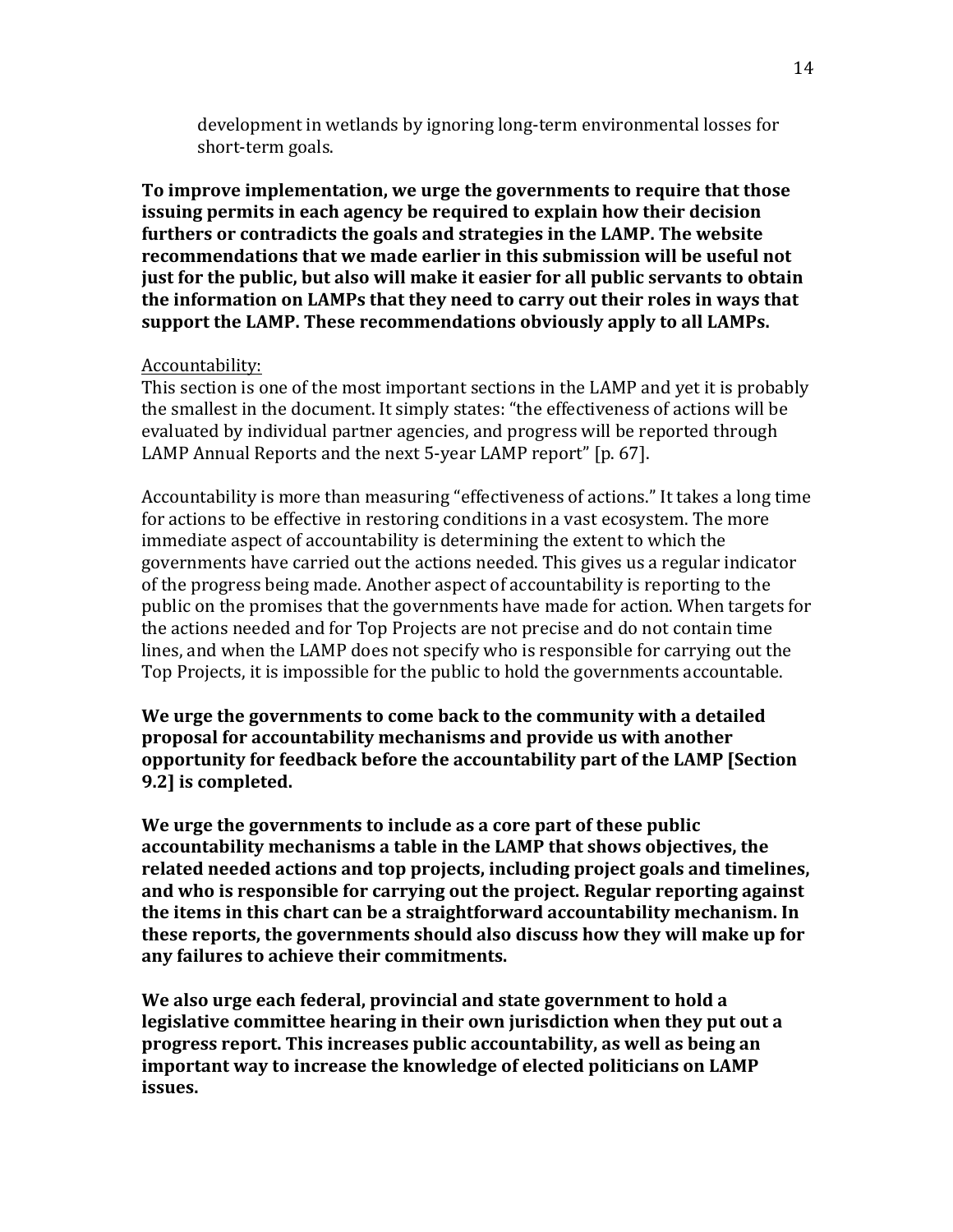# **Actions in AOCs:** [section 9.2.2]

Quite rightly, contamination from designated Areas of Concern (AOCs) are recognized as having impacts on the Lake, but the Draft LAMP does not include actions to clean up AOCs as a priority. For example, one of the major concerns in the LAMP and its priority issues is the need to address mercury contamination. One of the largest sources of mercury contamination in Lake Superior sits in Thunder Bay's North Harbour in 22 hectares of contaminated sediments. Yet cleaning this up is not mentioned in the LAMP in the Partnership's Top Actions. This is not the only issue in the AOCs around the basin that must be addressed to achieve the LAMP goals. This is a serious omission. 

# We urge the governments to ensure that the LAMP highlight the restoration of **the AOCs as one of its Top Priorities.**

# **Need for Clarifications and Explanations**

At times the draft LAMP is unclear to people who are not intimately involved in the LAMP process. The following are some examples where more explanation and clarity is needed:

- 1. Description of the distinction between the roles of the 5-year LAMP and the annual LAMP reports.
- 2. Explanation of why the status rankings on Table  $3$  [p. 5] of "good", "fair" and "poor" do not coincide with the ranking factors used in the written part description on the page before where ranking factors such as "excellent", "good", "decreasing", and "stable" are used [p. 4].
- 3. The distinction between the 74 "overall management actions" and the "top projects" needs more clarity and description of the basis for making this distinction.

# **Potential Actions by the Public and NGOs** [pp. 68 & 69]

The LAMP ends with a list of actions that the public and NGOs can take to help achieve the goals of the Lake Superior LAMP. This is valuable to show how everyone can play a role in protecting Lake Superior. Notably missing from this list, however, is a statement from the Partnership of how the governments can help the public carry out or participate in these activities. This conclusion should contain a commitment from the governments to work with the public, and to give them opportunities to be involved in and make comments on government actions and programs.

# **Conclusion**

The following 35 groups are pleased to submit these comments and recommendations on the Lake Superior Draft LAMP 2015.

# We urge the Lake Superior Partnership to adopt our recommendations and **suggestions.**

We also urge the governments to issue a "responsiveness document" that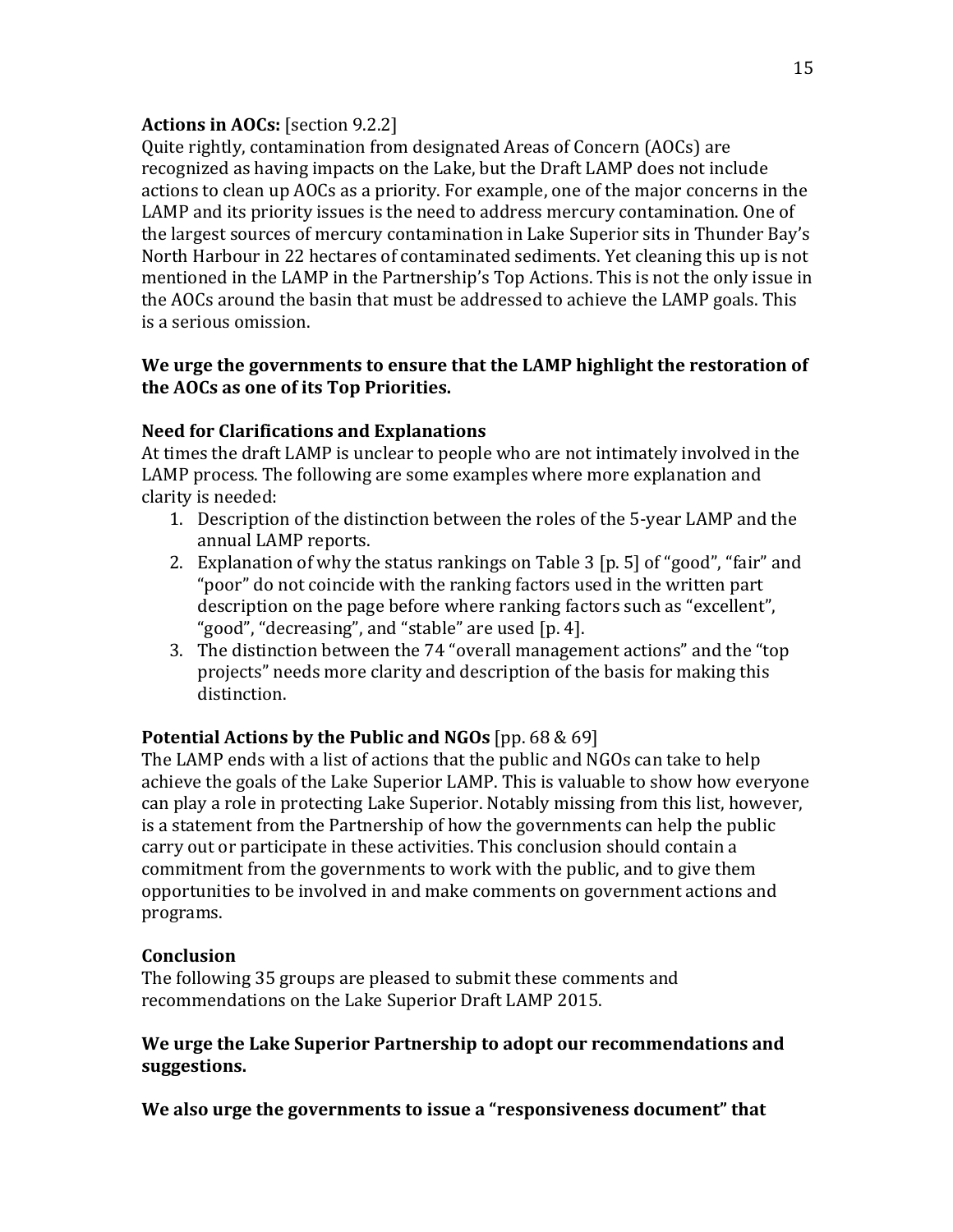shows how they respond to the public's comments received during the consultation and explains why they do not make changes to reflect certain **recommendations.** This is an essential component of public consultation and **understanding, and of government accountability to the public.**

**Finally, we urge the LAMP Annex 2 Subcommittee to use our comments to** refine the guidance that they have developed for the writing and **implementation of the Lake Michigan, Huron, Erie and Ontario LAMPs.** 

We look forward to continuing to work with you to ensure that the goals and objectives of the GLWOA are achieved.

### **Signatory Organizations:**

- Alliance for the Great Lakes, Chicago, Illinois Joel Brammeier jbrammeier@greatlakes.org
- Benedictine Sisters, Erie, Pennsylvania Pat Lupo plupo@neighborhoodarthouse.org
- Canadian Environmental Law Association, Toronto, Ontario Fe de Leon deleonf@cela.ca
- Citizens Environment Alliance of southwestern Ontario, Windsor, Ontario Derek Coronado dcoronado@gogeco.net
- Clean Water Action Minnesota, Minneapolis, Minnesota Deanna White dwhite@cleanwater.org
- EcoSuperior, Thunder Bay, Ontario Ellen Mortfield ellen@ecosuperior.org
- Environmental Defence, Toronto, Ontario Natalija Fisher nfisher@environmentaldefence.ca
- Federation of Ontario Cottagers' Associations, Peterborough, Ontario Terry Rees trees@foca.on.ca
- Freshwater Future, Great Lakes Region, US, Petoskey, Michigan Jill Ryan jill@freshwaterfuture.org
- Freshwater Future Canada, Great Lakes Region, Canada, Toronto, Ontario April Weppler april@freshwaterfuture.org
- Friends of the Cloquet Valley State Forest, Duluth, Minnesota Kristin Larsen Friends@friendscvsf.org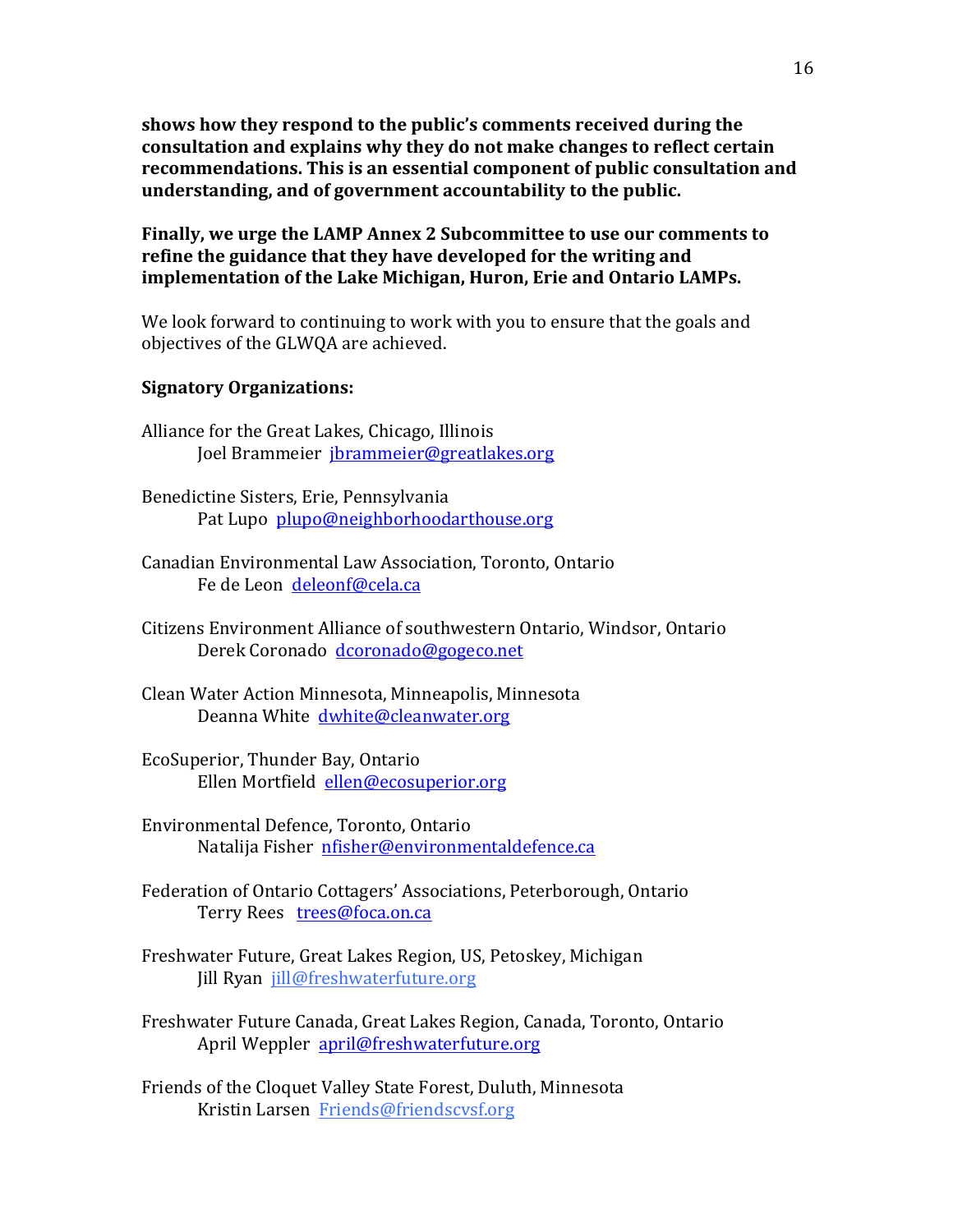Great Lakes Commons, Binational Paul Baines, Toronto, Ontario baines.paul@gmail.com

Green Communities Canada, Peterborough, Ontario Clifford Maynes cmaynes@greencommunitiescanada.org

Healing Our Waters- Great Lakes Coalition, Ann Arbor, Michigan Todd Ambs ambst@nwf.org

Inland Sea Society, Washburn, Wisconsin Charly Ray raycharly7@gmail.com

Izaak Walton League, North Royalton, Ohio Ivan J Hack Jr conservationi3@sbcglobal.net

Lake Erie & St. Clair Binational Forum, Canada and U.S. Adam Rissien arissien@theoec.org Teresa Hollingsworth hollingswortht@thamesriver.on.ca

Lake Superior Binational Forum, Former Members: Richard Axler, Duluth, Minnesota raxler@d.umn.edu Jay Eingold, Neebing Township, Ontario jay@ecosuperior.org Bob Hartley, Thunder Bay, Ontario bhartley@tbaytel.net John Jackson, Kitchener, Ontario jjackson@web.ca Nancy Langston, Houghton, Michigan nelangst@gmail.com Lorraine Norrgard, Cloquet, Minnesota lorrainenorrgard@gmail.com Klaas Oswald, Sault Ste. Marie, Ontario khoswald@shaw.ca Euan Reavie, Duluth, Minnesota ereavie@d.umn.edu

Lakehead University, Infosuperior Office, Department of Geography and the Environment, Thunder Bay, Ontario

Dr. Rob Stewart rob.stewart@lakeheadu.ca

McMaster University, School of Engineering Practice, McMaster University, Hamilton, Ontario

Dr. Gail Krantzberg krantz@mcmaster.ca

Minnesota Environmental Partnership, St. Paul, Minnesota Steve Morse stevemorse@mepartnership.org

National Wildlife Federation, Great Lakes Program Office, Ann Arbor, Michigan Mike Schriberg schribergm@nwf.org

Nature Abounds, DuBois, Pennsylvania Melinda Hughes Melinda@natureabounds.org